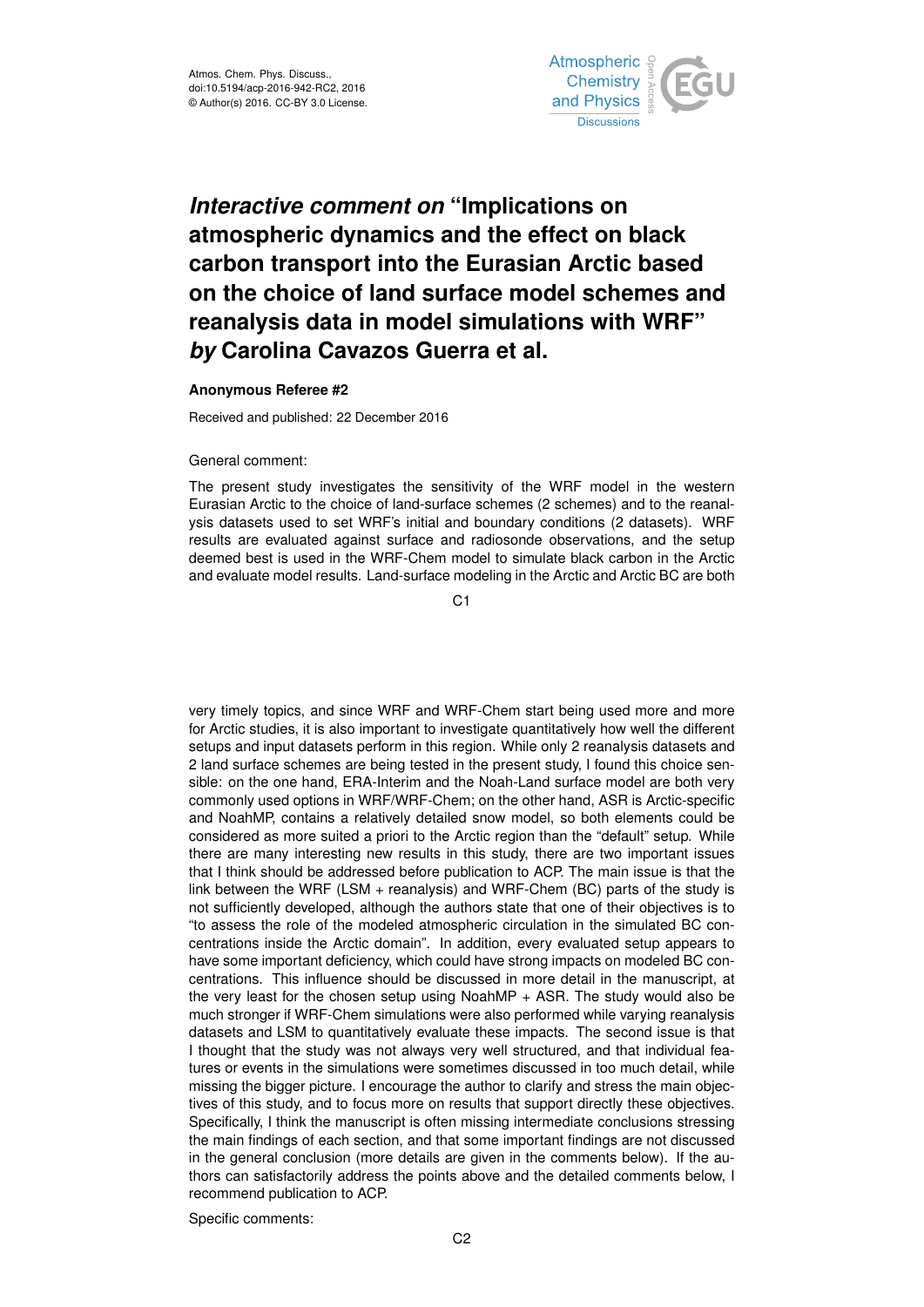1. P. 1, l. 24: "other features", this should be more specific.

2. P. 2, ll. 41-42: "The results with WRF-Chem show a strong dependency of the simulated BC concentration on the modeled meteorology and the transport of the pollutants around our domain.". This does not seem to be strongly substantiated by the analysis in this study.

3. P. 3, ll.56-58: "Consequently, a 'dome' forms that is characterized by low and constant potential temperatures and isolates the Arctic lower troposphere from the rest of the atmosphere by acting as a barrier (the so-called Arctic front)." This is not exactly right. The Arctic "dome" (as mentioned in Stohl, 2006) describes the surfaces of constant equivalent potential temperatures which rise towards the pole, forming "domes", which, in case of isentropic or quasi-isentropic transport, isolate the Arctic surface from (potentially polluted) air masses from the midlatitudes with much higher potential temperatures (see also Carlson 1981, and Klonecki, et al., 2003). The main characteristic of this feature is that it is rising towards the pole, not that temperatures are "low and constant".

4. P. 3, ll. 67-68: "This pattern affects atmospheric circulation by modifying weather patterns in the Arctic and beyond, an effect also referred as the Arctic amplification". The sea-ice albedo feedback is not the only driver of Arctic amplification, which is also related to e.g., snow albedo feedbacks, changes in heat transport, cloud feedbacks and water vapor feedbacks, and increased climate impacts of black carbon (Serreze and Barry, 2011).

5. P. 3, l. 82: "In winter (particularly in January), northern Eurasia is one of the major source regions for the Arctic pollution." You could add an earlier reference here, such as Rahn (1981).

6. P. 3 l. 84: "they can descend into the Arctic middle or upper troposphere creating the Arctic haze (Stohl, 2006)." This should be "contributing to Arctic Haze" instead, since the main source of Arctic Haze is thought to be western Eurasian emissions.

 $C3$ 

7. P. 4., ll. 106-107: "which may not be suitable for use in the Arctic." Can you provide a reference here?

8. P. 4., ll. 105: "However, the quality of a reanalysis may also vary regionally in some variables". Reanalysis are not the only source of initial and lateral boundary for regional models (e.g., analysis, climate model results, idealized profiles) so there is a step missing between this sentence and the previous one. Can you also be more specific about which variables are included in "some variables"?

9. P.5, l. 136-137: "We then investigate the implications of these model biases on the atmospheric circulation influencing concentrations of black carbon". I am not convinced this is sufficiently done in this study, since the relatively good BC agreement at Zeppelin station presented at the end of the article could be due to a number of reasons other than the LSM or the reanalysis. The authors should expand the analysis of the effects of these biases on Arctic BC.

10. P. 5, l. 157: This should be "1-50 km". It is in fact not recommended to use WRF in the 4km-10km resolution range, because of uncertainties related to the use of resolved vs. parameterized convection.

11. P. 8, section "Comparison between ERA-interim and ASR reanalysis" and in Figure 1: The use of "Bias" to indicate model to model differences on Figure 1 is confusing, since the discussion on this Figure on p.8 also seems to mention biases relative to observations which are not shown on Figure 1.

12. P. 8, l. 286: "This can be explained by the fact that ASR uses MODIS sea ice data." What sea ice data is used in ERA-Interim?

13. P. 9, ll. 296-319: Two relevant WRF-Chem references are missing from this study: Sessions et al., (2011), who to my knowledge first used WRF-Chem to study longrange pollution transport (CO) to the Arctic, and Marelle et al (2015), who studied in detail an aerosol transport event from Europe to the Arctic in April 2008, the same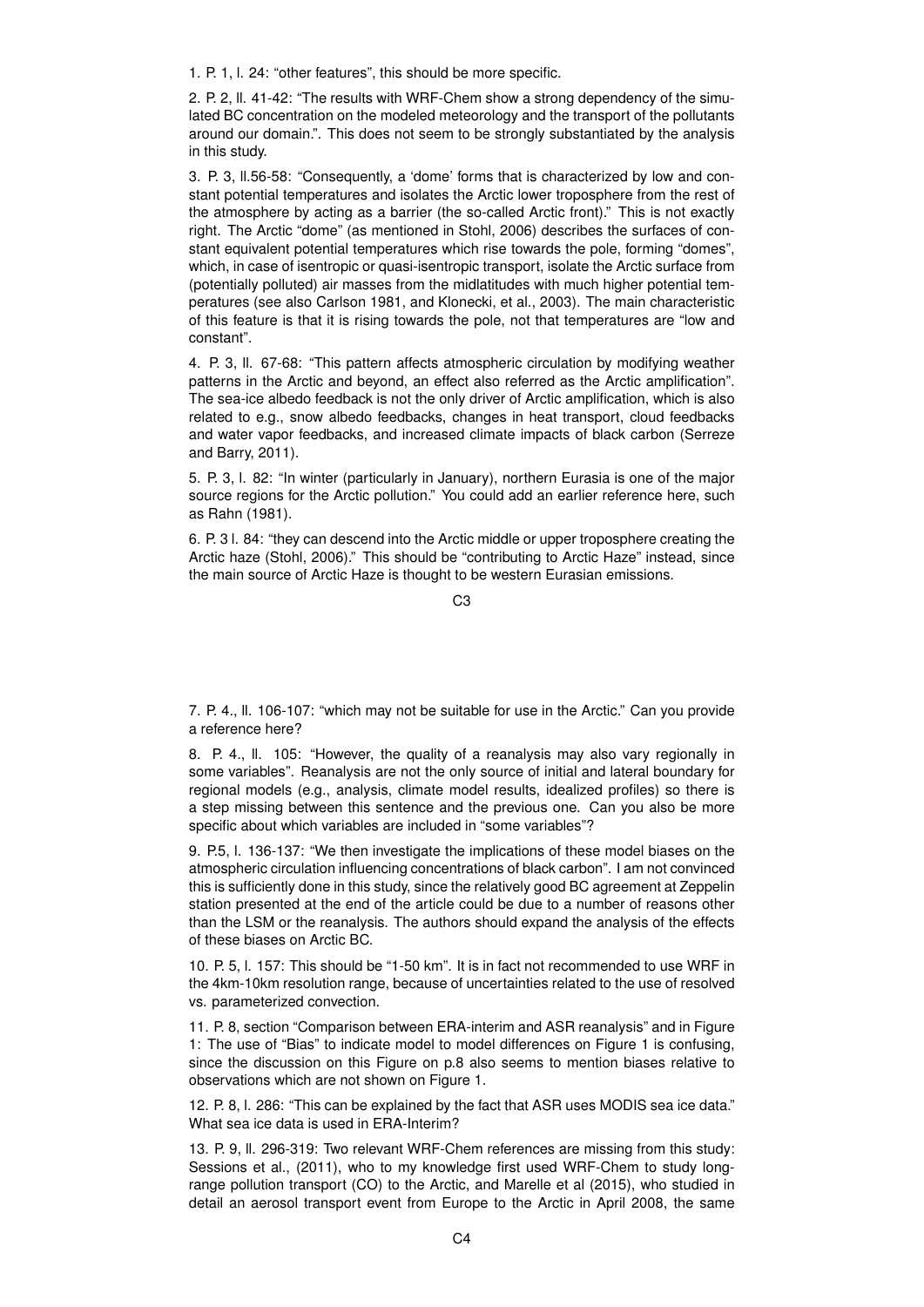event being also discussed in the present study. It is also worthy of note that both of these studies (and other related relatively large scale studies of Arctic pollution using WRF-Chem such as Eckhardt et al., 2015 and Thomas et al., 2013) used the Noah Land Surface Model.

14. P. 10, l.353: Quinn et al., 2007 might be a better reference than Stohl et al., 2013 to describe the observed seasonal cycle of Arctic pollution.

15. P.11, Section 2.2.1: It is important to specify here if observations from these surface stations and radiosondes are used to create the ERAI and ASR reanalysis or not.

16. P. 13, ll. 454-456 and Figures 3-4: The position of the polar dome actually seems to change very little between winter and summer, and even seems to move south during summer in some panels, which contradicts earlier research (e.g., AMAP, 2006, Figure 4.1). Are you certain of these results? The position of the dome in January in Jiao and Flanner (2016) is located further south than the southernmost points in the present study's WRF domain, which could be a problem if WRF results were used to calculate the position of the dome.

17. P.13, ll. 468-487: this section would be better framed by distinguishing the behavior of the PBLH over the open ocean, over the continents and over sea ice. There also seems to be strong differences between Noah and NoahMP over snow covered ground, which is interesting.

18. P.14, section 3.1.2: I think the main findings in this part should be stressed more (e.g. at the end of the subsection). Compared to surface data (based on Table 4) it seems that NoahMP\_ECMWF performs better than other WRF simulations, except for temperatures where NOAHMP\_ASR performs best. I think it is also worthy of note that, in general, WRF simulations here do not agree as well with surface measurements than the original ASR reanalysis. Is it possible that the same observations are used to drive the reanalysis?

C5

19. P. 14, ll. 529-530: Vertical gradients in wind speed and temperature are important in order to estimate vertical mixing, but are far from being the main factor determining transport pathways in a broader sense. Aliabadi et al. (2016) is also not the ideal reference for this statement, since it only considers stable boundary layers and does not concern pollutant transport directly.

20. P. 15, ll. 555-560: I think this section should end with a more detailed conclusion paragraph on the main strengths and weaknesses of the different setups, and that this should also be stressed in the general conclusion. There is a good case to make for using NoahMP-ASR, since ASR performs relatively well on its own (i.e. without WRF) and is specifically designed for the Arctic, while NoahMP is a more detailed LSM than Noah (with more detailed snow physics). However, these reasons need to be more explicit here.

21. P. 15, ll. 565-566: There are more recent references that could be used here, e.g. Eckhardt et al. (2015).

22. P. 15, ll. 569-570 and following section: This last section is really missing an analysis of the link between the first part of the article (Arctic meteorology) and the second part (Arctic AOD and BC). You should try to include some element of analysis on how the biases of the NoahMP\_ASR setup, as evaluated in Section 3.1, could have influenced the aerosol results. The best way to quantitatively study these impacts would be to also include WRF-Chem sensitivity simulations to the choice of reanalysis and LSM.

23. P. 16, l. 573: WRF-Chem aerosol optical properties and calculations of AOD should be described earlier in the manuscript, i.e. in Section 2.1.3.

24. P.16, ll. 592-596: Other possible sources of error in July are the overestimation of wet removal processes, and a likely underestimation of the influx of aerosols from the lateral boundary conditions (MOZART4 model).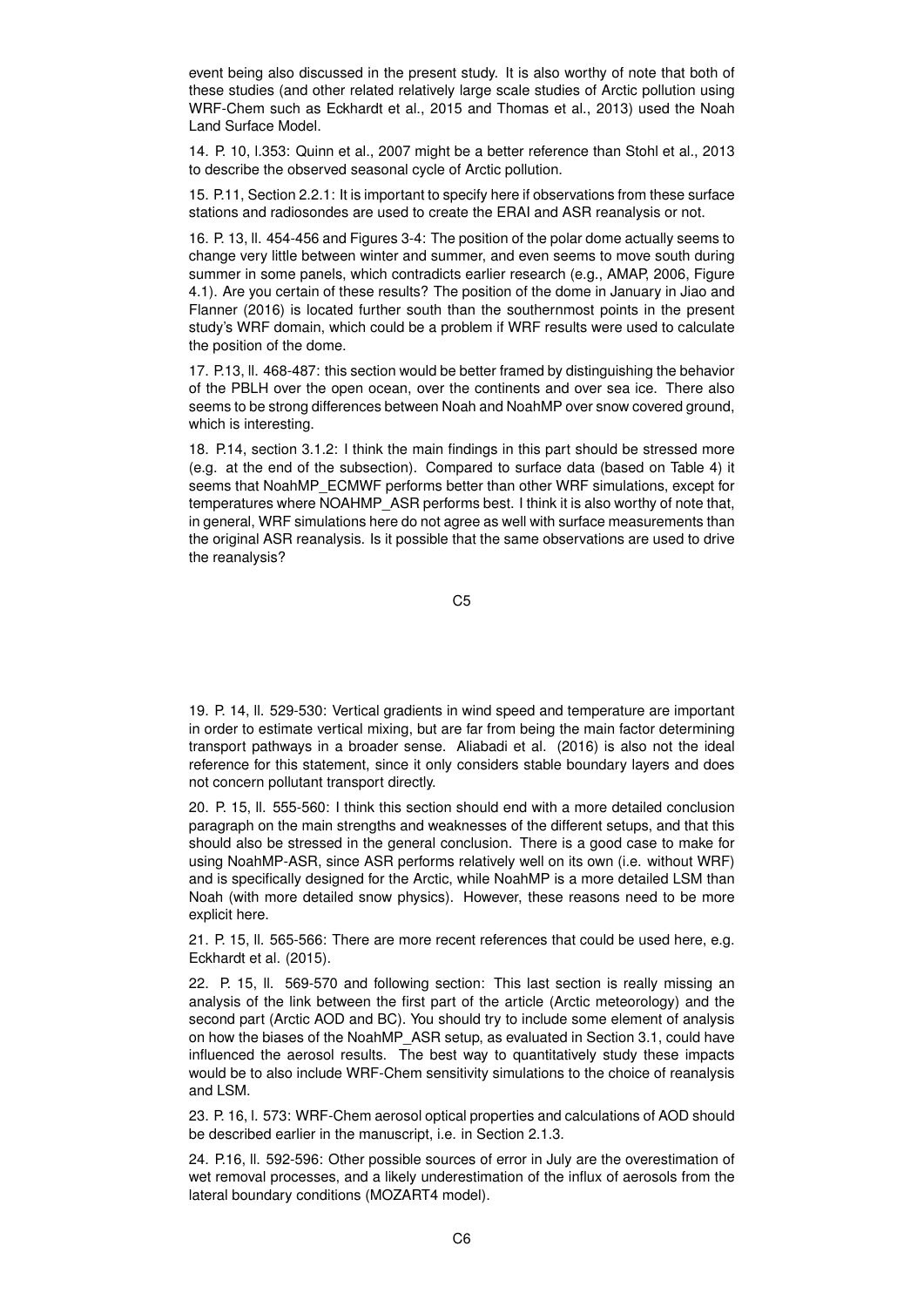25. P.16, ll. 594: Are you sure GFED is "more advanced" than FINN? Can you provide reasons why?

26. P. 16, l. 609: To what observations in Russia are you referring to? Figure 10 only shows model results.

27. P. 17, ll. 615-617: What is the reason for this 3x3x2 averaging instead of e.g. linear 3D interpolation at the station location?

28. P. 17, ll. 619-628: Due to the relatively small size of the domain (compared to the scales typically involved in long-range pollution transport to the Arctic), it is also possible that some of this good agreement is due, in part, to the good performance of the MOZART4 model used to constrain the lateral boundary conditions. Have you tried comparing directly the MOZART4 BC to Zeppelin observations to evaluate this? You should also mention here that "BC aerosols originating from [. . .] East Asia" can only originate from the boundary condition.

29. P. 17, l. 624: How did you identify that these air masses originate from "Europe and East Asia  $A\dot{z}$ ?

30. P. 17, l. 631: "The model clearly overestimates the cases with very low BC concentrations in April and in July". I think this is very interesting, since this might indicate that a specific process is missing or is poorly represented in WRF-chem. Do you have any idea of what could cause this?

31. P. 18, Summary: As mentioned above, it would be useful here to remind some of the main strengths and weaknesses found here for WRF simulations with Noah, NoahMP, ERA-Interim and ASR.

Technical comments:

1. P. 2 , l. 36: Remove the quotes around "best", or be more specific why you chose this setup if it is not the best.

C<sub>7</sub>

2. P.3, l. 73: "high pressure replaces the low pressure": I might be wrong, but "replaces" seems a bit hyperbolic.

3. P.3 L.80, and P.8, l. 286: this should be "Northern Europe", not "North Europe"

4. P.4, l.88: I think very few modeling studies investigate "Arctic amplification" specifically, studying "Arctic warming" is a much more common area of interest. I also think that studying physical processes helps better understand Arctic warming, weather or pollution more than the reverse, which seems to be suggested here.

5. P.6, l.193: Use "two" instead of "both".

6. P.7, l. 247: "high-resolution simulations" instead of "high-resolution version", since a given version of PWRF, like WRF, can be run at different resolutions.

7. P. 10, l. 340: This should be "the western Eurasian Arctic region".

8. P. 11, L. 408 and elsewhere in the manuscript: the lack of "long-term" observations would be a problem for long-term climate studies, e.g. analysis of trends, but was it really a concern for the present study?

9. P. 15, ll. 546-547: There is in fact a WRF option compatible with YSU PBL, topo\_wind, to parameterize this sub-grid topographical drag.

10. PP. 16-17, LL. 600-612: There is something wrong with how this section is organized; Figure 10 should be described before discussing the different sources of high BC concentrations.

11. P. 18, ll. 658-659: this should be rephrased with additional references given. As it is, this sentence makes it appear like evidence for the role of these specific processes was given in this study. In addition, the accurate simulation of Arctic sea ice, in general, is probably more important in order to reproduce past and current observations than "the accurate simulation of the Arctic sea ice decline". The same applies when the same possible reasons are mentioned in the abstract.